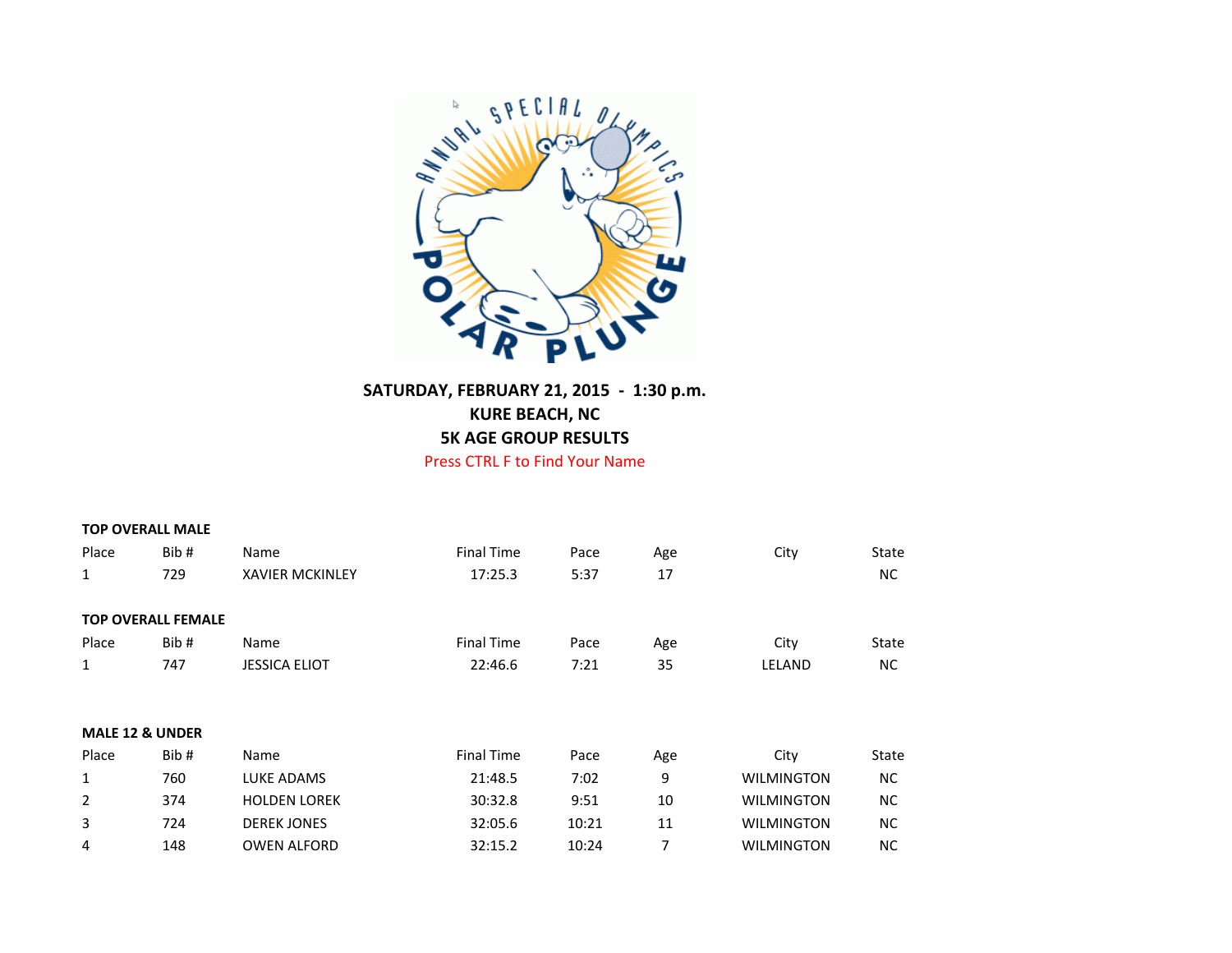| 5                   | 725  | <b>JASON JONES</b>        | 32:48.5           | 10:35 | 7   | <b>WILMINGTON</b>         | NC        |
|---------------------|------|---------------------------|-------------------|-------|-----|---------------------------|-----------|
| 6                   | 385  | <b>LOGAN PONNETT</b>      | 33:13.6           | 10:43 | 9   | <b>WILMINGTON NC</b>      | NC        |
| 7                   | 715  | <b>CALEB ROBLES</b>       | 33:30.4           | 10:48 | 8   | <b>WILMIMGTON</b>         | NC        |
| 8                   | 741  | <b>LUCAS POLLARD</b>      | 45:05.7           | 14:33 | 9   | <b>WILMINGTON</b>         | NC.       |
| 9                   | 356  | <b>DOMINICK GRAHAM</b>    | 45:20.3           | 14:37 | 8   | <b>WILMINGTON</b>         | <b>NC</b> |
| <b>MALE 13 - 19</b> |      |                           |                   |       |     |                           |           |
| Place               | Bib# | Name                      | <b>Final Time</b> | Pace  | Age | City                      | State     |
| 1                   | 731  | <b>CAMERON KISER</b>      | 27:16.3           | 8:48  | 14  | <b>JENKINS</b>            | NY.       |
| $\overline{2}$      | 366  | <b>CHRISTOPHER KARRAS</b> | 34:44.2           | 11:12 | 17  | <b>WILMINGTON</b>         | NC.       |
| MALE 20 - 35        |      |                           |                   |       |     |                           |           |
| Place               | Bib# | Name                      | <b>Final Time</b> | Pace  | Age | City                      | State     |
| 1                   | 726  | PHIL TANTALO              | 19:26.8           | 6:16  | 32  | LELAND                    | <b>NC</b> |
| 2                   | 302  | <b>ROSS NIEBER</b>        | 23:18.9           | 7:31  | 34  | <b>WILMINGTON</b>         | NC        |
| 3                   | 288  | <b>CHRIS JOHNSTON</b>     | 23:44.4           | 7:39  | 34  | LELAND                    | <b>NC</b> |
| 4                   | 394  | PAUL SCHNOBRICH           | 23:57.2           | 7:44  | 31  | <b>BUNNLEVEL</b>          | <b>NC</b> |
| 5                   | 744  | <b>ANTHONY WOODWARD</b>   | 24:20.4           | 7:51  | 27  | <b>JACKSONVILLE</b>       | <b>NC</b> |
| 6                   | 748  | <b>DON SHEA</b>           | 24:30.0           | 7:54  | 28  | <b>WILMINGTON</b>         | <b>NC</b> |
| 7                   | 335  | THOMAS ALBERT             | 25:04.8           | 8:05  | 32  | <b>WILMINGTON</b>         | <b>NC</b> |
| 8                   | 341  | <b>BRIAN BULLARD</b>      | 25:04.9           | 8:05  | 29  | <b>WILMINGTON</b>         | NC        |
| 9                   | 348  | <b>BROCK DIENST</b>       | 25:42.7           | 8:17  | 31  | <b>SNEADS FERRY</b>       | <b>NC</b> |
| 10                  | 160  | <b>JACOB BARNARD</b>      | 26:37.2           | 8:35  | 24  | <b>WILMINGTON</b>         | <b>NC</b> |
| 11                  | 709  | <b>JASON KESLER</b>       | 26:42.6           | 8:37  | 33  | <b>CAROLINA BEACH</b>     | NC        |
| 12                  | 388  | <b>SEAN ROLLO</b>         | 27:05.4           | 8:44  | 29  | <b>JACKSONVILLW</b>       | <b>NC</b> |
| 13                  | 376  | <b>CHRIS MILLER</b>       | 27:16.4           | 8:48  | 35  | <b>WILMINGTON</b>         | NC        |
| 14                  | 244  | <b>KYLE CHALK</b>         | 27:23.9           | 8:50  | 35  | <b>WRIGHTSVILLE BEACH</b> | <b>NC</b> |
| 15                  | 331  | LUCCUS WORKMAN            | 27:27.4           | 8:51  | 34  | <b>WILMINGTON</b>         | NC        |
| 16                  | 403  | <b>MICHAEL WILDER</b>     | 27:29.8           | 8:52  | 33  | <b>WILMINGTON</b>         | ΝC        |
| 17                  | 767  | LESTON P. COCHRAN         | 28:10.4           | 9:05  | 25  | RALEIGH                   | <b>NC</b> |
| 18                  | 320  | <b>RYAN STRANGE</b>       | 28:30.2           | 9:12  | 34  | LELAND                    | <b>NC</b> |
| 19                  | 313  | RICHARD SIMMONS           | 28:35.8           | 9:13  | 25  | <b>CONVERSE</b>           | LA        |
| 20                  | 265  | <b>ADAM HALL</b>          | 29:38.7           | 9:34  | 27  | <b>WILMINGTON</b>         | <b>NC</b> |
| 21                  | 766  | <b>BEN MINOR</b>          | 30:22.7           | 9:48  | 34  | <b>WILMINGTON</b>         | ΝC        |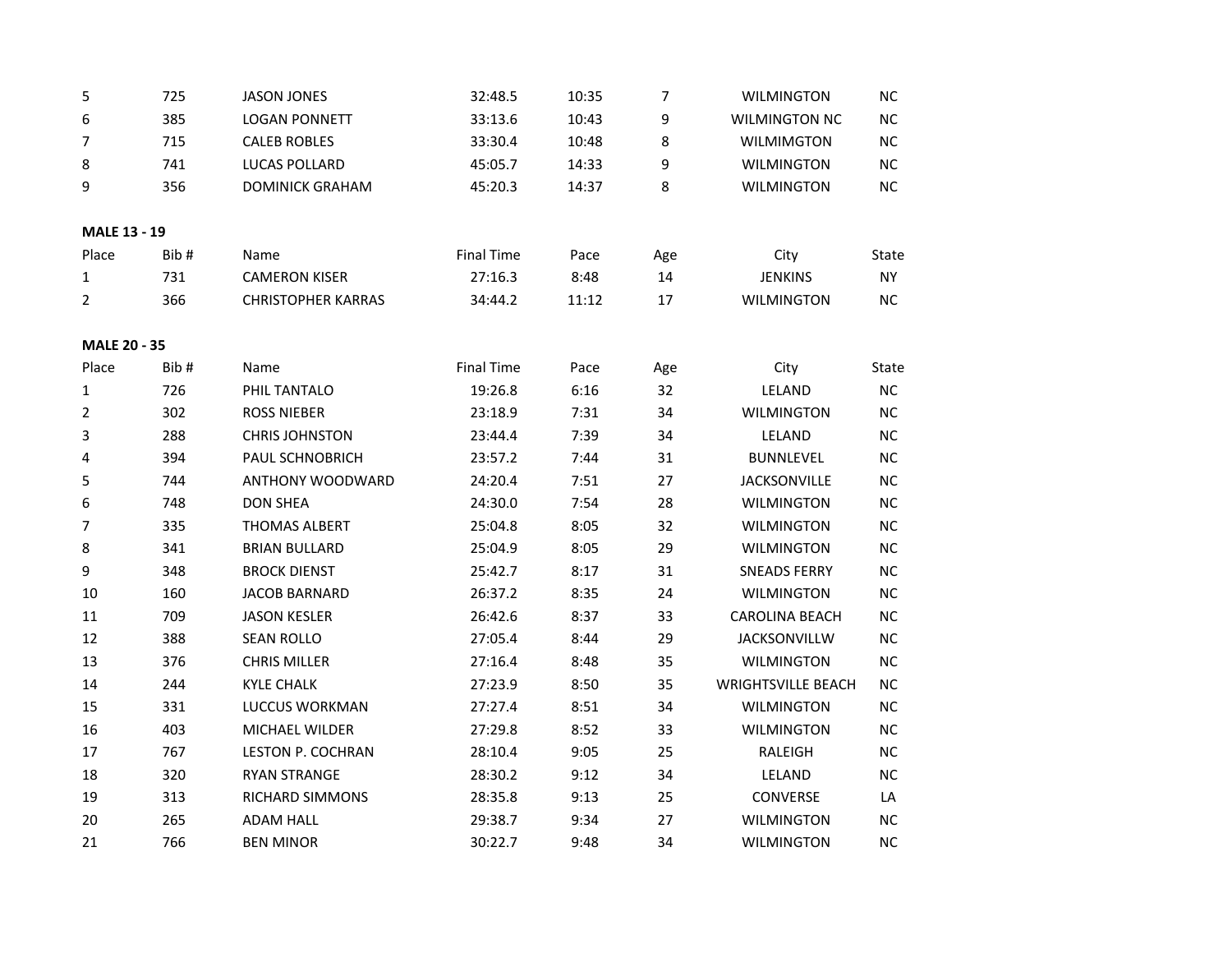| 22                  | 274  | DANIEL HENDERSON          | 30:25.6           | 9:49  | 24  | <b>WILMINGTON</b>     | <b>NC</b> |
|---------------------|------|---------------------------|-------------------|-------|-----|-----------------------|-----------|
| 23                  | 293  | <b>ALEX KRZOS</b>         | 32:07.9           | 10:22 | 28  | RALEIGH               | NC        |
| 24                  | 204  | <b>JOHN BORON</b>         | 32:55.6           | 10:37 | 35  | <b>CAROLINA BEACH</b> | <b>NC</b> |
| 25                  | 250  | <b>WILL COFFEY</b>        | 33:50.9           | 10:55 | 31  | CHARLOTTE             | <b>NC</b> |
| 26                  | 377  | <b>WILBUR MINTZ</b>       | 36:23.3           | 11:44 | 20  | WILMINGTON            | ΝC        |
| 27                  | 732  | DALE J SCHENIDER          | 37:55.2           | 12:14 | 22  | GREENVILLE            | NC        |
| 28                  | 345  | PETER DAMROTH             | 44:35.2           | 14:23 | 28  | RALEIGH               | NC        |
|                     |      |                           |                   |       |     |                       |           |
| <b>MALE 36 - 54</b> |      |                           |                   |       |     |                       |           |
| Place               | Bib# | Name                      | <b>Final Time</b> | Pace  | Age | City                  | State     |
| 1                   | 756  | <b>DAVID STREB</b>        | 21:06.1           | 6:48  | 37  | <b>KURE BEACH</b>     | NC        |
| $\overline{2}$      | 750  | <b>FRANK FISHER</b>       | 22:22.1           | 7:13  | 45  | <b>WILMINGTON</b>     | NC        |
| 3                   | 755  | <b>TONY REYES</b>         | 23:07.5           | 7:27  | 36  | <b>WILMINGTON</b>     | <b>NC</b> |
| 4                   | 332  | MIKE WORLEY               | 23:08.9           | 7:28  | 41  | <b>CAROLINA BEACH</b> | NC.       |
| 5                   | 734  | <b>MARK BANARD</b>        | 23:48.0           | 7:41  | 46  | <b>HICKORY</b>        | <b>NC</b> |
| 6                   | 271  | <b>JAMES HATCHER</b>      | 25:04.6           | 8:05  | 46  | SOUTHPORT             | NC        |
| $\overline{7}$      | 754  | LEE REITZEL               | 25:42.8           | 8:17  | 50  | <b>CAROLINA BEACH</b> | <b>NC</b> |
| 8                   | 745  | <b>MARL SHATTER</b>       | 26:09.0           | 8:26  | 44  | <b>KURE BEACH</b>     | NC        |
| 9                   | 304  | <b>SHAWN O'BRIEN</b>      | 26:15.4           | 8:28  | 43  | <b>KURE BEACH</b>     | <b>NC</b> |
| $10\,$              | 736  | MICHAEL SWEENEY           | 26:22.4           | 8:30  | 53  | RALEIGH               | <b>NC</b> |
| 11                  | 379  | PETE NEALLEY              | 26:48.2           | 8:39  | 52  | <b>DURHAM</b>         | <b>NC</b> |
| 12                  | 357  | <b>GRZEGORZ GROMEK</b>    | 26:53.1           | 8:40  | 44  | <b>WILMINGTON</b>     | <b>NC</b> |
| 13                  | 397  | <b>GARY TOPPIN</b>        | 27:10.9           | 8:46  | 43  | <b>KURE BEACH</b>     | ΝC        |
| 14                  | 289  | MICHAEL JUELKE            | 27:22.8           | 8:50  | 43  | <b>WILMINGTON</b>     | <b>NC</b> |
| 15                  | 390  | <b>MATT SAGGESE</b>       | 27:57.7           | 9:01  | 37  | <b>WILMINGTON</b>     | NC        |
| 16                  | 710  | <b>SHANE WILLITORD</b>    | 28:04.7           | 9:03  | 36  | LELAND                | <b>NC</b> |
| 17                  | 276  | <b>MATT HERRINGTON</b>    | 28:28.4           | 9:11  | 44  | LELAND                | NC        |
| 18                  | 740  | <b>SCOTT POLLARD</b>      | 29:07.2           | 9:24  | 43  | <b>WILMINGTON</b>     | <b>NC</b> |
| 19                  | 343  | <b>LESLIE COTHREN</b>     | 29:09.5           | 9:24  | 40  | <b>MORGANTON</b>      | <b>NC</b> |
| 20                  | 364  | <b>TOMMY HOFWEBER</b>     | 29:15.5           | 9:26  | 37  | <b>WILMINGTON</b>     | ΝC        |
| 21                  | 389  | <b>MIKE RUWE</b>          | 29:18.2           | 9:27  | 44  | <b>WILMINGTON</b>     | <b>NC</b> |
| 22                  | 743  | <b>VINCE LATTUCA</b>      | 30:10.8           | 9:44  | 46  | <b>WILMINGTON</b>     | NC        |
| 23                  | 727  | <b>STEVE SHUTTLEWORTH</b> | 30:12.4           | 9:45  | 54  |                       | NC        |
| 24                  | 144  | <b>CLAY ALFORD</b>        | 32:14.2           | 10:24 | 38  | <b>WILMINGTON</b>     | NC        |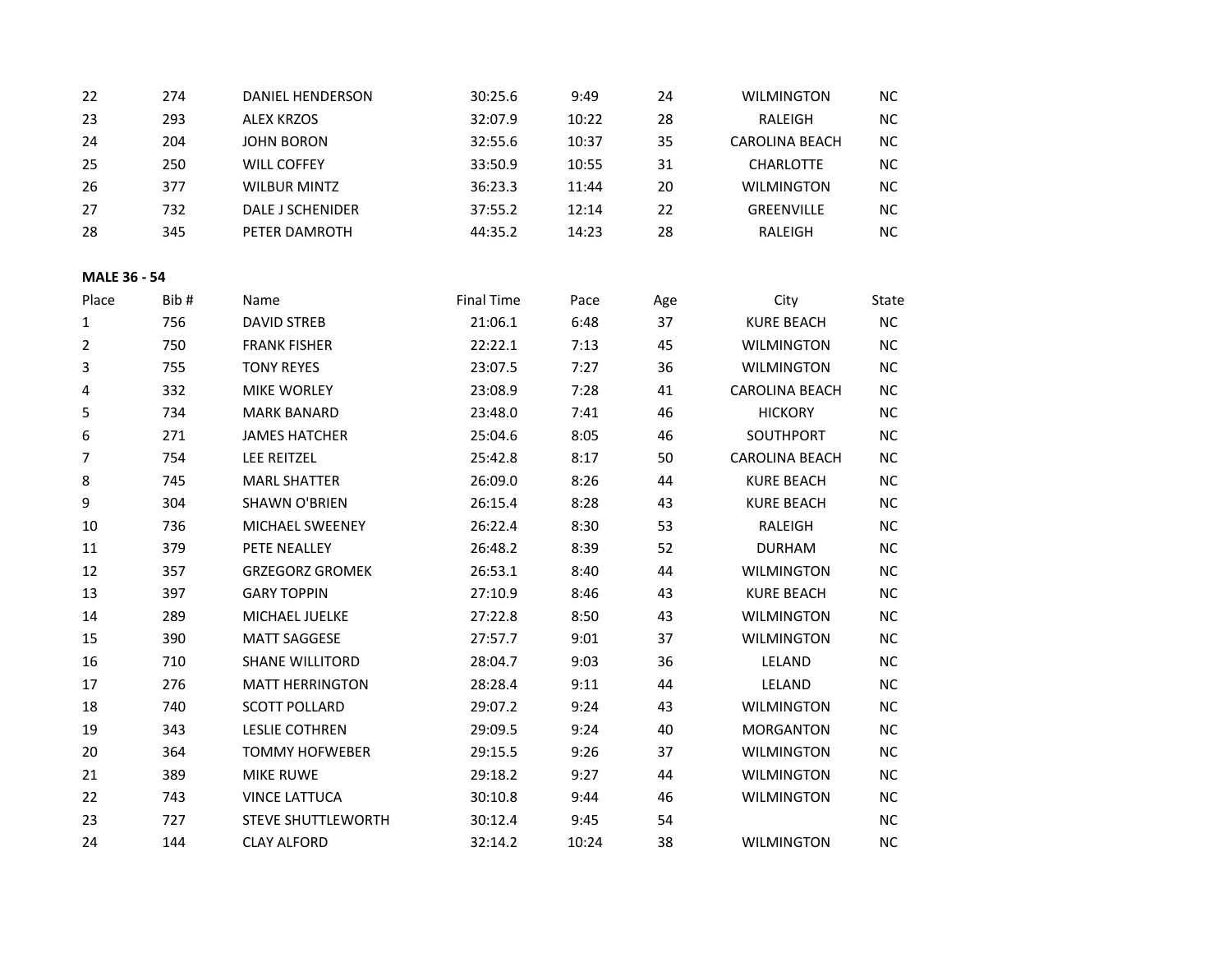| 25 | 344 | <b>JOHN DAHLSTROM</b> | 33:29.6 | 10:48 | 40 | <b>TAYLORSVILLE</b>  | NC.       |
|----|-----|-----------------------|---------|-------|----|----------------------|-----------|
| 26 | 753 | <b>GEOFF LOSEE</b>    | 33:42.7 | 10:52 | 51 |                      | <b>NC</b> |
| 27 | 751 | <b>VIRON MALO</b>     | 33:55.0 | 10:56 | 48 | <b>WILMINGTON</b>    | <b>NC</b> |
| 28 | 746 | <b>JOHN R BYRNES</b>  | 35:55.7 | 11:35 | 48 | <b>WILMINGTON</b>    | <b>NC</b> |
| 29 | 268 | <b>MIKE HARRIS</b>    | 36:12.6 | 11:41 | 36 | <b>CASWELL BEACH</b> | <b>NC</b> |
| 30 | 722 | <b>SANDY ANTON</b>    | 37:05.1 | 11:58 | 48 | KURE BEACH           | <b>NC</b> |
| 31 | 763 | <b>CHUCK DORMAN</b>   | 39:56.4 | 12:53 | 54 | <b>WILMINGTON</b>    | <b>NC</b> |
| 32 | 251 | <b>JOHN CORD</b>      | 41:53.3 | 13:31 | 45 | <b>MYRTLE BEACH</b>  | SC        |
| 33 | 713 | <b>CHRIS SCHARF</b>   | 44:43.2 | 14:25 | 44 | <b>WILMIMGTON</b>    | <b>NC</b> |
|    |     |                       |         |       |    |                      |           |

| <b>MALE 55+</b> |      |                          |                   |       |     |                           |           |  |  |  |
|-----------------|------|--------------------------|-------------------|-------|-----|---------------------------|-----------|--|--|--|
| Place           | Bib# | <b>Name</b>              | <b>Final Time</b> | Pace  | Age | City                      | State     |  |  |  |
| 1               | 294  | <b>CARROLL LIPSCOMBE</b> | 24:58.4           | 8:03  | 55  | <b>WRIGHTSVILLE BEACH</b> | <b>NC</b> |  |  |  |
| $\overline{2}$  | 712  | <b>CLIFTON HARRIS</b>    | 27:26.0           | 8:51  | 58  | <b>WILMINGTON</b>         | <b>NC</b> |  |  |  |
| 3               | 723  | MIKE MCARTHUR            | 28:46.3           | 9:17  | 66  | <b>NEW YORK</b>           | <b>NY</b> |  |  |  |
| 4               | 336  | <b>BARNEY BERNSTEIN</b>  | 30:14.7           | 9:45  | 57  | RALEIGH                   | <b>NC</b> |  |  |  |
| 5               | 283  | DAN HUDSON               | 31:49.5           | 10:16 | 59  | <b>WILMINGTON</b>         | <b>NC</b> |  |  |  |
| 6               | 369  | <b>LARRY KLEIN</b>       | 39:33.7           | 12:45 | 57  | LELAND                    | <b>NC</b> |  |  |  |
| 7               | 314  | <b>BILL SMITH</b>        | 49:28.3           | 15:57 | 56  | <b>HOPE MILLS</b>         | <b>NC</b> |  |  |  |
| 3               | 173  | NORM BLOODWORTH          | 50:02.6           | 16:08 | 55  | <b>CAROLINA BEACH</b>     | <b>NC</b> |  |  |  |
| 9               | 327  | ROBERT WATSON            | 57:12.3           | 18:27 | 60  | <b>CAROLINA BEACH</b>     | NС        |  |  |  |

## **FEMALE 12 & UNDER**

| Place | Bib# | Name                        | <b>Final Time</b> | Pace  | Age | City                  | State     |
|-------|------|-----------------------------|-------------------|-------|-----|-----------------------|-----------|
|       | 398  | <b>MARIS TOPPIN</b>         | 26:40.8           | 8:36  | 9   | KURE BEACH            | <b>NC</b> |
|       | 735  | <b>HOLLY MCKEE</b>          | 28:24.2           | 9:10  | 8   | <b>CAROLINA BEACH</b> | <b>NC</b> |
| 3     | 383  | <b>BROOKE PLETCHER</b>      | 28:39.2           | 9:15  | 8   | <b>WILMINGTON</b>     | <b>NC</b> |
| 4     | 396  | <b>AVA TOPPIN</b>           | 29:31.7           | 9:31  | 10  | KURE BEACH            | <b>NC</b> |
| 5     | 758  | <b>SOLANA CHMIEL</b>        | 32:34.1           | 10:30 | 9   | <b>CAROLINA BEACH</b> | <b>NC</b> |
| 6     | 358  | <b>KATELYN HADLEY</b>       | 36:20.5           | 11:43 | 9   | <b>WILMINGTON</b>     | <b>NC</b> |
|       | 728  | <b>EMERSON SHUTTLEWORTH</b> | 40:11.4           | 12:58 | 9   |                       | <b>NC</b> |
| 8     | 386  | <b>CALLIE REITZEL</b>       | 40:23.9           | 13:02 | 10  | <b>CAROLINA BEACH</b> | <b>NC</b> |
| 9     | 279  | <b>GABRIELLA HOLLIDAY</b>   | 49:28.4           | 15:57 | 3   | <b>HOPE MILLS</b>     | <b>NC</b> |
| 10    | 278  | <b>CAMDYN HOLLIDAY</b>      | 49:28.9           | 15:57 |     | <b>HOPE MILLS</b>     | <b>NC</b> |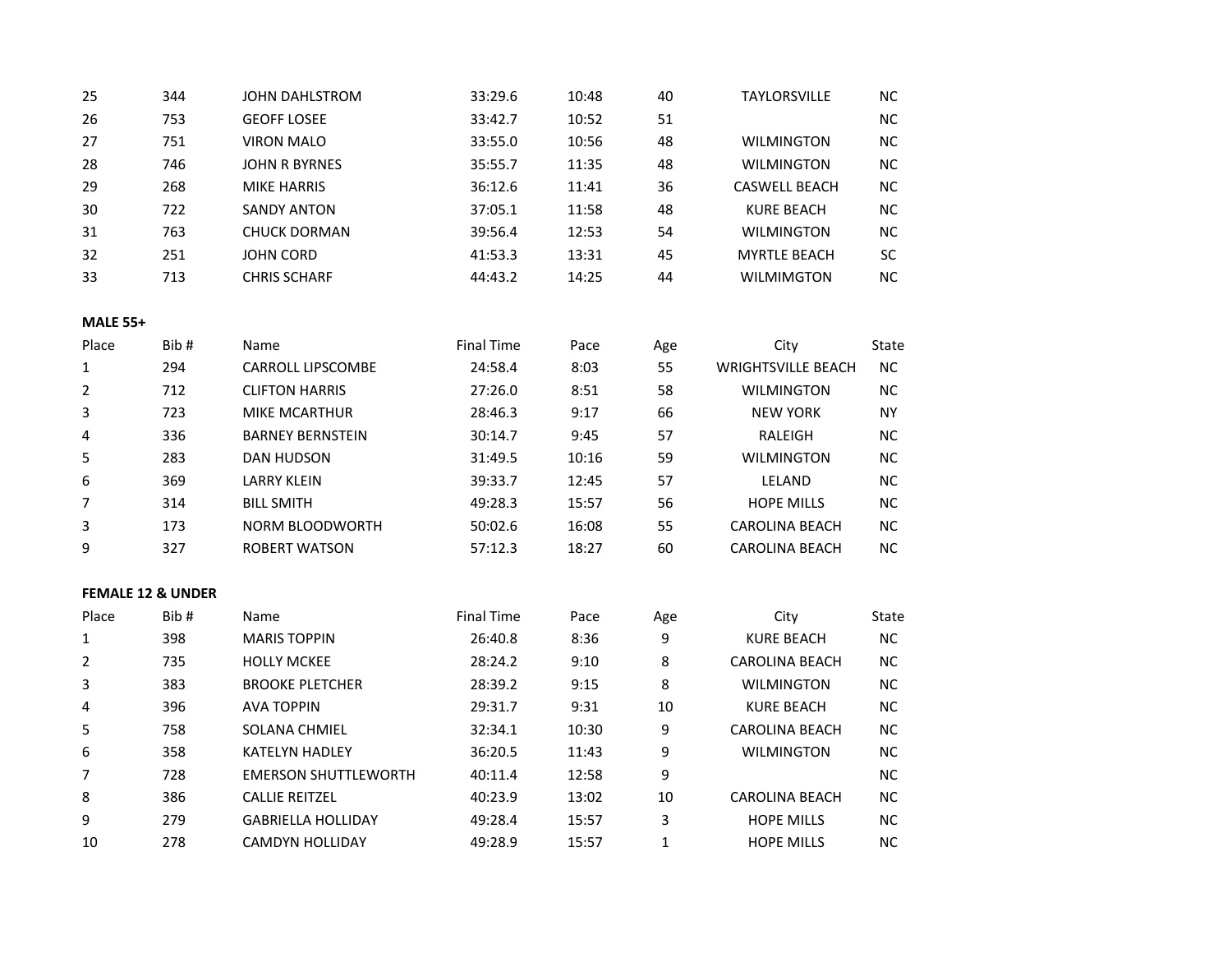| <b>FEMALE 13 - 19</b> |      |                         |                   |       |     |                     |           |
|-----------------------|------|-------------------------|-------------------|-------|-----|---------------------|-----------|
| Place                 | Bib# | Name                    | <b>Final Time</b> | Pace  | Age | City                | State     |
| 1                     | 762  | <b>BELLE DIXON</b>      | 32:35.1           | 10:31 | 15  |                     | NC        |
| $\overline{2}$        | 273  | <b>SAMANTHA HAYES</b>   | 33:16.1           | 10:44 | 19  | WEIRTON             | WV        |
| 3                     | 367  | <b>ELENI KARRAS</b>     | 34:44.8           | 11:12 | 16  | <b>WILMINGTON</b>   | ΝC        |
| 4                     | 368  | SABRINA KARRAS          | 34:45.2           | 11:13 | 17  | <b>WILMINGTON</b>   | NC        |
| 5                     | 375  | PAIGE MCLAWHORN         | 37:15.9           | 12:01 | 19  | <b>WILMINGTON</b>   | NC        |
| 6                     | 370  | <b>ANDREA LAWLESS</b>   | 38:35.3           | 12:27 | 18  | RALEIGH             | <b>NC</b> |
| $\overline{7}$        | 719  | <b>ASHLYN ROBINSON</b>  | 39:41.4           | 12:48 | 13  | KERNERSVILLE        | NС        |
| $\,8\,$               | 717  | <b>KAYLA WILLIAMS</b>   | 39:41.6           | 12:48 | 13  | KERNERSVILLE        | <b>NC</b> |
| 9                     | 339  | SAMANTHA BERNSTEIN      | 39:51.2           | 12:51 | 16  | RALEIGH             | NС        |
| 10                    | 349  | <b>KARSON FAIR</b>      | 43:04.0           | 13:54 | 18  | <b>BENSON</b>       | <b>NC</b> |
| 11                    | 361  | <b>MORGAN HENDRIX</b>   | 43:04.0           | 13:54 | 17  | ABERDEEN            | <b>NC</b> |
| 12                    | 373  | MERI-MORGAN LOCHNER     | 43:04.4           | 13:54 | 15  | <b>FAYETTEVILLE</b> | <b>NC</b> |
| <b>FEMALE 20 - 35</b> |      |                         |                   |       |     |                     |           |
| Place                 | Bib# | Name                    | <b>Final Time</b> | Pace  | Age | City                | State     |
| $\mathbf{1}$          | 347  | <b>CHASTITY DEROO</b>   | 24:19.6           | 7:51  | 30  | <b>FAYETTEVILLE</b> | NC        |
| $\overline{2}$        | 749  | LINDSAY RICHMOND        | 24:29.8           | 7:54  | 24  | <b>WILMINGTON</b>   | <b>NC</b> |
| 3                     | 346  | ELLEN-KIRBY DAVIS       | 24:56.7           | 8:03  | 21  | <b>WILMINGTON</b>   | <b>NC</b> |
| 4                     | 393  | <b>ARIEL SCHNOBRICH</b> | 25:08.8           | 8:06  | 21  | <b>BUNNLEVEL</b>    | <b>NC</b> |
| 5                     | 768  | <b>STEPHANIE FISHER</b> | 25:42.5           | 8:17  | 26  |                     | <b>NC</b> |
| 6                     | 714  | <b>BRITTANY MINOR</b>   | 26:01.3           | 8:24  | 34  | <b>WILMIMGTON</b>   | <b>NC</b> |
| 7                     | 296  | <b>SUMMER MATHIS</b>    | 26:07.3           | 8:25  | 21  | <b>EMERALD ISLE</b> | <b>NC</b> |
| 8                     | 387  | <b>COLLEEN ROLLO</b>    | 26:50.8           | 8:39  | 27  | <b>JACKSONVILLE</b> | <b>NC</b> |
| 9                     | 391  | <b>TONYA SALES</b>      | 27:52.8           | 8:59  | 35  | <b>WILMINGTON</b>   | <b>NC</b> |
| 10                    | 738  | STEPHANIE CORDELL       | 28:04.7           | 9:03  | 35  | <b>OCEAN ISLE</b>   | <b>NC</b> |
| 11                    | 392  | <b>KAREN SALMON</b>     | 28:09.7           | 9:05  | 33  | <b>COLUMBIA</b>     | <b>SC</b> |
| 12                    | 256  | <b>DUYGU DOHERTY</b>    | 28:39.9           | 9:15  | 32  | <b>TEACHEY</b>      | NC        |
| 13                    | 711  | SAVANNAH JUMAN-SINGH    | 28:51.0           | 9:18  | 32  | <b>WILMINGTON</b>   | <b>NC</b> |
| 14                    | 340  | <b>BARBARA BUJAK</b>    | 28:52.5           | 9:19  | 31  | ABERDEEN            | <b>NC</b> |
| 15                    | 176  | <b>DANIELLE BOISSE</b>  | 28:54.2           | 9:19  | 27  | <b>WILMINGTON</b>   | <b>NC</b> |
| 16                    | 354  | <b>KELLY GEIGER</b>     | 29:07.6           | 9:24  | 33  | <b>MORRISVILLE</b>  | <b>NC</b> |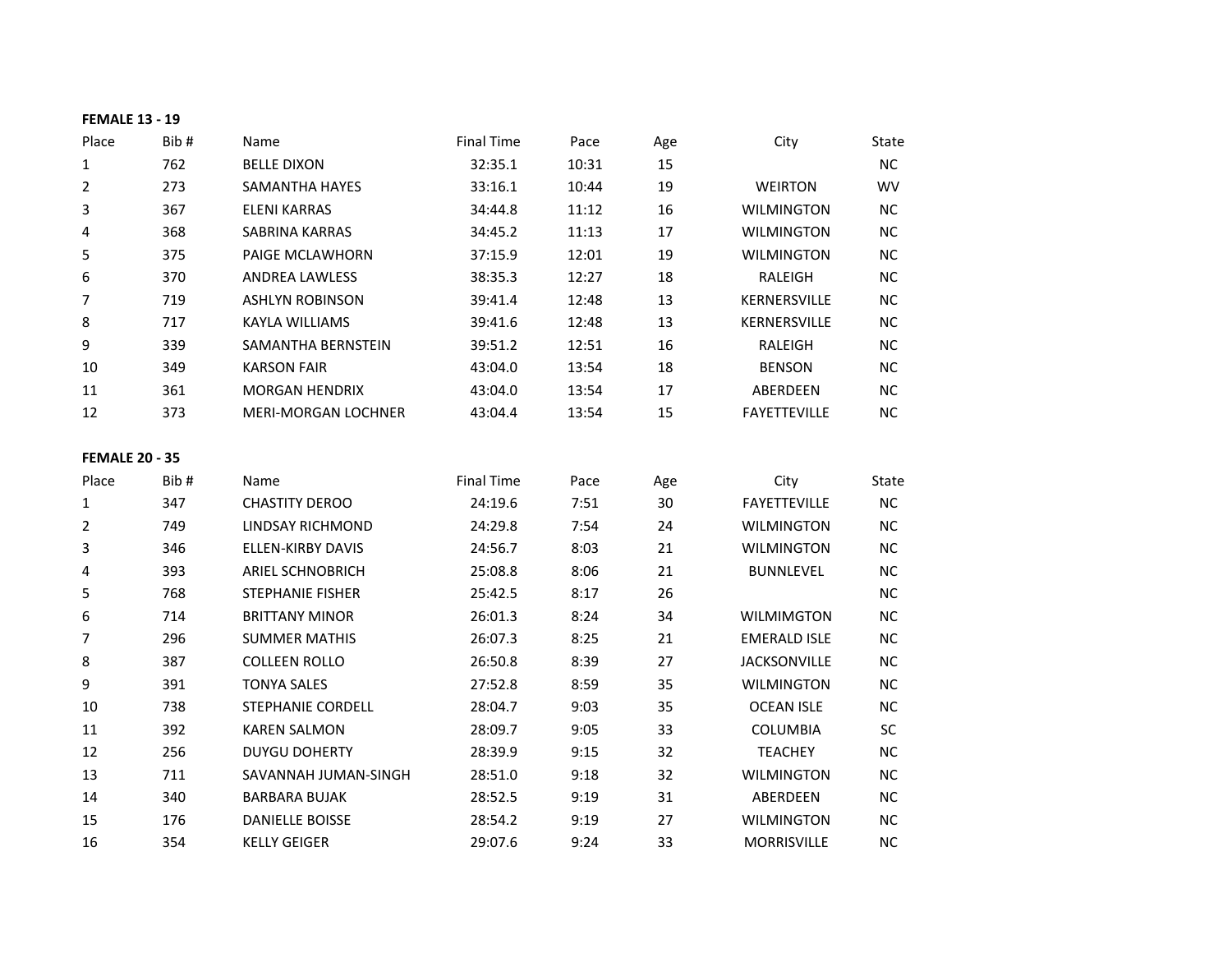| 17 | 353 | <b>ELIZABETH GAITHER</b> | 29:07.6 | 9:24  | 24 | <b>NEWTON</b>        | NC        |
|----|-----|--------------------------|---------|-------|----|----------------------|-----------|
| 18 | 266 | <b>BAILEY HALL</b>       | 29:38.3 | 9:34  | 25 | <b>WILMINGTON</b>    | <b>NC</b> |
| 19 | 360 | <b>MEREDITH HARRELL</b>  | 29:46.1 | 9:36  | 35 | GREENSBORO           | <b>NC</b> |
| 20 | 245 | <b>SARAH CHESTER</b>     | 31:22.8 | 10:07 | 33 | <b>WILMINGTON</b>    | NC        |
| 21 | 300 | DAYLEN MOORE             | 31:51.7 | 10:16 | 26 | <b>WILMINGTON</b>    | <b>NC</b> |
| 22 | 323 | <b>BROOKE TRIMBLE</b>    | 32:08.2 | 10:22 | 29 | RALEIGH              | <b>NC</b> |
| 23 | 769 | <b>EMILY PURCELL</b>     | 33:14.3 | 10:43 | 25 | <b>WILMINGTON</b>    | NC        |
| 24 | 272 | <b>JESSICA HAYES</b>     | 33:16.0 | 10:44 | 26 | <b>WILMINGTON</b>    | <b>NC</b> |
| 25 | 307 | <b>DANA PIECH</b>        | 33:28.7 | 10:48 | 33 | <b>WILMINGTON</b>    | $NC$      |
| 26 | 156 | <b>NOEL BAKER</b>        | 33:35.5 | 10:50 | 26 | <b>WILMINGTON</b>    | NC        |
| 27 | 249 | <b>TINA COFFEY</b>       | 33:49.8 | 10:55 | 30 | <b>WILMINGTON</b>    | <b>NC</b> |
| 28 | 290 | <b>KAREN KASTEN</b>      | 35:25.1 | 11:25 | 34 | LELAND               | <b>NC</b> |
| 29 | 400 | ZHEN TU                  | 35:27.0 | 11:26 | 33 | <b>WILMINGTON</b>    | <b>NC</b> |
| 30 | 309 | <b>KRISTIN RECCHIA</b>   | 36:11.7 | 11:40 | 32 | <b>CASWELL BEACH</b> | NC        |
| 31 | 264 | LAURA HADLEY             | 36:20.3 | 11:43 | 34 | <b>WILMINGTON</b>    | <b>NC</b> |
| 32 | 258 | <b>KIMBERLY EASON</b>    | 37:03.7 | 11:57 | 34 | WILMINGTON           | <b>NC</b> |
| 33 | 402 | CAROLYN WANCZYK          | 37:12.8 | 12:00 | 29 | GREENVILLE           | NC        |
| 34 | 318 | <b>ANNIE SNYDER</b>      | 37:35.4 | 12:07 | 31 | <b>WILMINGTON</b>    | NC        |
| 35 | 733 | <b>ELLEN JOHNSON</b>     | 37:55.8 | 12:14 | 21 | <b>WILMINGTON</b>    | <b>NC</b> |
| 36 | 17  | LAURA ADAMS              | 38:10.1 | 12:19 | 35 | <b>WILMINGTON</b>    | NC        |
| 37 | 270 | AMANDA HATCHER           | 38:58.0 | 12:34 | 29 | <b>WILMINGTON</b>    | NC        |
| 38 | 246 | RACHEL CHRISTIAN         | 39:39.3 | 12:47 | 27 | <b>JACKSONVILLE</b>  | NC        |
| 39 | 301 | <b>JESSIE MOORE</b>      | 39:55.5 | 12:53 | 30 | HAMPSTEAD            | NC        |
| 40 | 295 | <b>STEPHANIE LYONS</b>   | 39:56.1 | 12:53 | 28 | <b>HAMPSTEAD</b>     | NC        |
| 41 | 730 | SIERRA KISER             | 40:21.7 | 13:01 | 21 | <b>JENKINS</b>       | NY.       |
| 42 | 291 | <b>BRITTANY KIRLAND</b>  | 41:09.2 | 13:16 | 28 | <b>RICHLANDS</b>     | <b>NC</b> |
| 43 | 321 | STEPHANIE STRANGE        | 44:23.8 | 14:19 | 33 | LELAND               | <b>NC</b> |
| 44 | 311 | <b>MEGAN ROTHACHER</b>   | 44:35.4 | 14:23 | 34 | RALEIGH              | $NC$      |
| 45 | 325 | MICHELLE WALLER          | 44:43.1 | 14:25 | 34 | <b>WILMINGTON</b>    | NC        |
| 46 | 257 | <b>HILARY DUCKETT</b>    | 45:36.1 | 14:43 | 32 | <b>WILMINGTON</b>    | NC        |
| 47 | 282 | <b>CLARISSA HOWELL</b>   | 45:41.1 | 14:44 | 25 | <b>WILMINGTON</b>    | NC        |
| 48 | 284 | <b>JACKIE HUDSON</b>     | 45:54.2 | 14:48 | 31 | <b>WILMINGTON</b>    | NС        |
| 49 | 355 | <b>BAILEY GRAHAM</b>     | 45:58.9 | 14:50 | 32 | <b>WILMINGTON</b>    | <b>NC</b> |
| 50 | 737 | <b>OLIVIA GAYTON</b>     | 47:54.9 | 15:27 | 23 | <b>WILMINGTON</b>    | <b>NC</b> |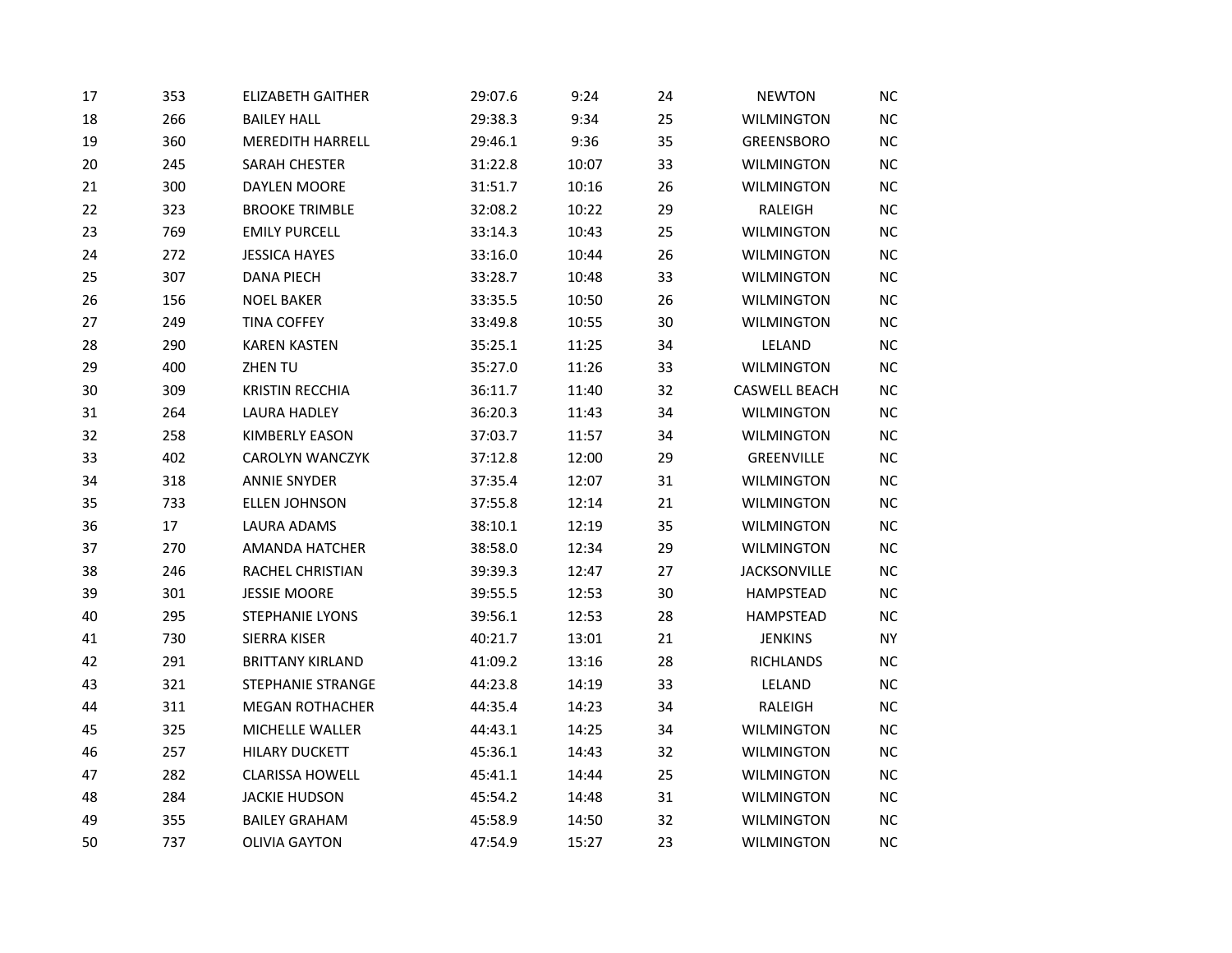| 51                    | 757  | <b>BRITTANY STURK</b>       | 48:21.4           | 15:36 | 26  |                       | NC        |
|-----------------------|------|-----------------------------|-------------------|-------|-----|-----------------------|-----------|
| 52                    | 280  | STEPHANIE HOLLIDAY          | 49:28.1           | 15:57 | 28  | <b>HOPE MILLS</b>     | NC        |
| 53                    | 401  | <b>ASHLEY UNGER</b>         | 52:57.0           | 17:05 | 31  | <b>FUQUAY VARINA</b>  | <b>NC</b> |
| 54                    | 292  | <b>VIVANNA KLEIN</b>        | 55:10.6           | 17:48 | 31  | <b>WILMINGTON</b>     | NC.       |
|                       |      |                             |                   |       |     |                       |           |
| <b>FEMALE 36 - 54</b> |      |                             |                   |       |     |                       |           |
| Place                 | Bib# | Name                        | <b>Final Time</b> | Pace  | Age | City                  | State     |
| 1                     | 308  | <b>LISA PORTER</b>          | 23:25.0           | 7:33  | 37  | <b>KURE BEACH</b>     | <b>NC</b> |
| $\overline{2}$        | 765  | <b>KATE SULLIVAN</b>        | 24:03.9           | 7:45  | 37  | <b>CAROLINA BEACH</b> | NС        |
| 3                     | 281  | <b>HOLLY HOLLO</b>          | 26:48.1           | 8:39  | 38  | NORTH MYRTLE BEACH    | SC        |
| 4                     | 298  | <b>ELAINE MCINTYRE</b>      | 27:12.1           | 8:46  | 46  | <b>WILMINGTON</b>     | NC        |
| 5                     | 752  | <b>SHAMENNA BROACH</b>      | 27:48.8           | 8:58  | 44  | <b>WILMINGTON</b>     | ΝC        |
| 6                     | 255  | <b>MEGAN DITTMAR</b>        | 27:49.4           | 8:58  | 36  | <b>KURE BEACH</b>     | NС        |
| $\overline{7}$        | 269  | <b>LORI HASKINS</b>         | 28:53.7           | 9:19  | 51  | <b>WILMINGTON</b>     | ΝC        |
| 8                     | 312  | <b>CHERICE SCHARF</b>       | 29:15.0           | 9:26  | 43  | <b>WILMINGTON</b>     | <b>NC</b> |
| 9                     | 275  | <b>ELIZABETH HERRINGTON</b> | 29:23.0           | 9:29  | 42  | LELAND                | <b>NC</b> |
| 10                    | 378  | <b>ROBYN NARVESEN</b>       | 29:46.1           | 9:36  | 42  | SAXAPAHAW             | NC        |
| $11\,$                | 362  | <b>MEG HENSON</b>           | 30:32.9           | 9:51  | 37  | WILMINGTON            | ΝC        |
| 12                    | 261  | <b>ROBIN GRAHAM</b>         | 30:38.4           | 9:53  | 40  | <b>WILMIMGTON</b>     | ΝC        |
| 13                    | 305  | ANGIE PAMPELL               | 30:47.1           | 9:56  | 41  | WILMINGTON            | <b>NC</b> |
| 14                    | 248  | <b>KERRY CHRISTOPHER</b>    | 31:20.4           | 10:06 | 41  | <b>WILMINGTON</b>     | NC        |
| 15                    | 761  | JENNIFER PORELFORD          | 32:35.5           | 10:31 | 48  |                       | <b>NC</b> |
| 16                    | 399  | <b>NAN TOPPIN</b>           | 32:38.6           | 10:32 | 46  | <b>KURE BEACH</b>     | <b>NC</b> |
| 17                    | 382  | <b>LYNETTE PINKSTON</b>     | 33:13.1           | 10:43 | 54  | OAK ISLAND            | NС        |
| 18                    | 303  | <b>RENEE O'BRIEN</b>        | 34:01.8           | 10:58 | 50  | <b>KURE BEACH</b>     | <b>NC</b> |
| 19                    | 739  | JENNIFER LUNDY              | 34:05.2           | 10:59 | 36  | <b>DURHAM</b>         | <b>NC</b> |
| 20                    | 306  | <b>LESLIE PAYNE</b>         | 34:45.9           | 11:13 | 52  | LELAND                | ΝC        |
| 21                    | 315  | <b>ELIZABETH SMITH</b>      | 34:56.8           | 11:16 | 51  | <b>CASTLE HAYNE</b>   | NC        |
| 22                    | 262  | <b>MEG GRIFFIN</b>          | 34:57.8           | 11:16 | 54  | <b>MOUNT AIRY</b>     | MD        |
| 23                    | 287  | SUZANNE JALOT               | 35:11.9           | 11:21 | 39  | <b>WILMINGTON</b>     | ΝC        |
| 24                    | 342  | <b>CAROL COLLINS</b>        | 36:41.0           | 11:50 | 48  | <b>OAK ISLAND</b>     | <b>NC</b> |
| 25                    | 742  | <b>KELLY LATTUCE</b>        | 37:26.0           | 12:05 | 44  | <b>WILMINGTON</b>     | $NC$      |
| 26                    | 371  | SANDRA LEITTER              | 38:32.7           | 12:26 | 41  | <b>WILMINGTON</b>     | <b>NC</b> |
| 27                    | 285  | <b>KELLEY HUFFMAN</b>       | 39:22.9           | 12:42 | 47  | SOUTHPORT             | ΝC        |